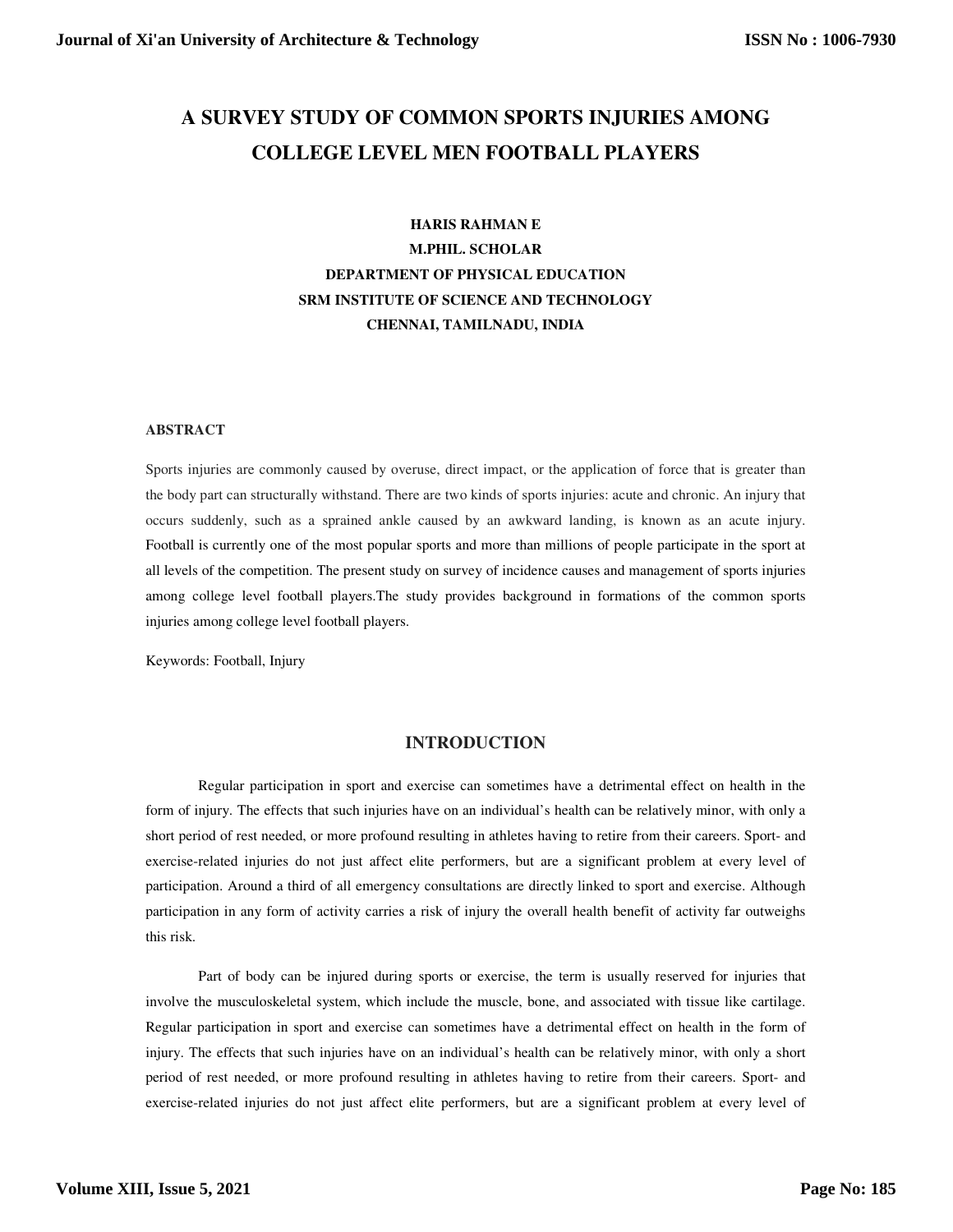participation. Around a third of all emergency consultations are directly linked to sport and exercise. Although participation in any form of activity carries a risk of injury the overall health benefit of activity far outweighs this risk. Games and sports can also results in injuries some minor, some serious, and still others resulting in lifelong medical problems...Some of the common sports injuries are sprain ,tracture ,dislocation, abrasion, and contusion.More injuries reported in contact sports, but the most serious injuries are happened in individual sports. Some sports injuries results from accident; other are due to poor training practices, improper equipment, lake of conditioning, or insufficient warming up and stretching.

#### **Statement of the problem**

The purpose of the study is to find out most post common injury among college level football players in Kerala.

#### **Hypothesis**

It is hypothesized that there should be a significant difference between the injuries in all anatomical regions. Compare to other injuries ankle injury is more common in college level football players.

### **METHODOLOGY**

#### **Selection of Subjects**

The study was conducted on 100 boys football players. All the subject were involved in their daily training program and were participating inter-college level, national level, and state level competitions. The subjects belonged to different parts of Kerala and their age ranged 18-23 years.

#### **Questionnaire Development**

The survey type research depends to a large extent on the questionnaire being employed. Keeping this in mind, the research scholar made all possible effort to prepare a well-planned questionnaire to seek as best information as possible. A standardized questionnaire took from sports injury survey journals of University of Delaware. The questionnaire was later reviewed by experts. The questionnaire for the study consisted of ten questions.

#### **Collection of data**

The data were collected through a well framed questionnaire seeking as much information as possible regarding the incidence of injuries, the causes, the treatment they received and other related aspects. The information so obtained from the questionnaire and the interviews were carefully noted down, classified on the basis of injury type, anatomical areas locations are analyzed.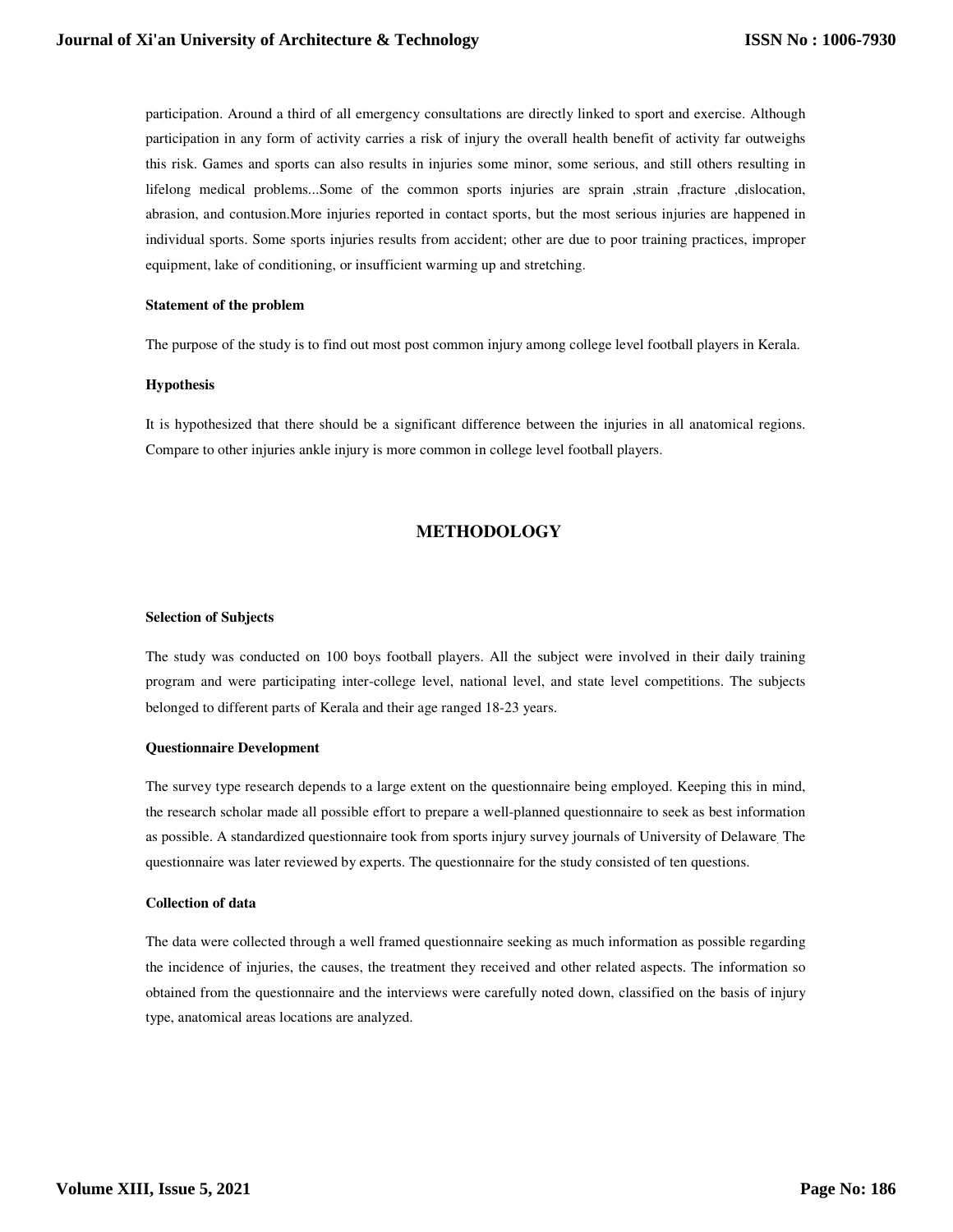### **ANALYSIS OF DATA AND RESULTS OF THE STUDY**

## **THE AVARAGE PERSENTAGE CHANCE OF UPPER EXTREMITY AND LOWER EXTREMITY INJURIES**

| <b>Anatomical region</b> | Percentage of injury |
|--------------------------|----------------------|
| Skull                    | 4.30 $%$             |
| Upper extremity          | 11.73%               |
| Chest                    | 0.2                  |
| Abdominal organs         | 0.4                  |
| Spine                    | 10.30%               |
| Lower extremity          | 73.07%               |

# **THE AVARAGE PERSENTAGE CHANCE OF UPPER EXTREMITY AND LOWER EXTREMITY INJURIES**



#### **DISCUSSION OF FINDINGS**

The result of the survey indicated that higher incidence of injury was found in lower extremity (73.07 %). So during the conditioning we must focus more on lower extremities. The players should recommend making use of different protective ware for reducing the risk of lower extremity injuries.